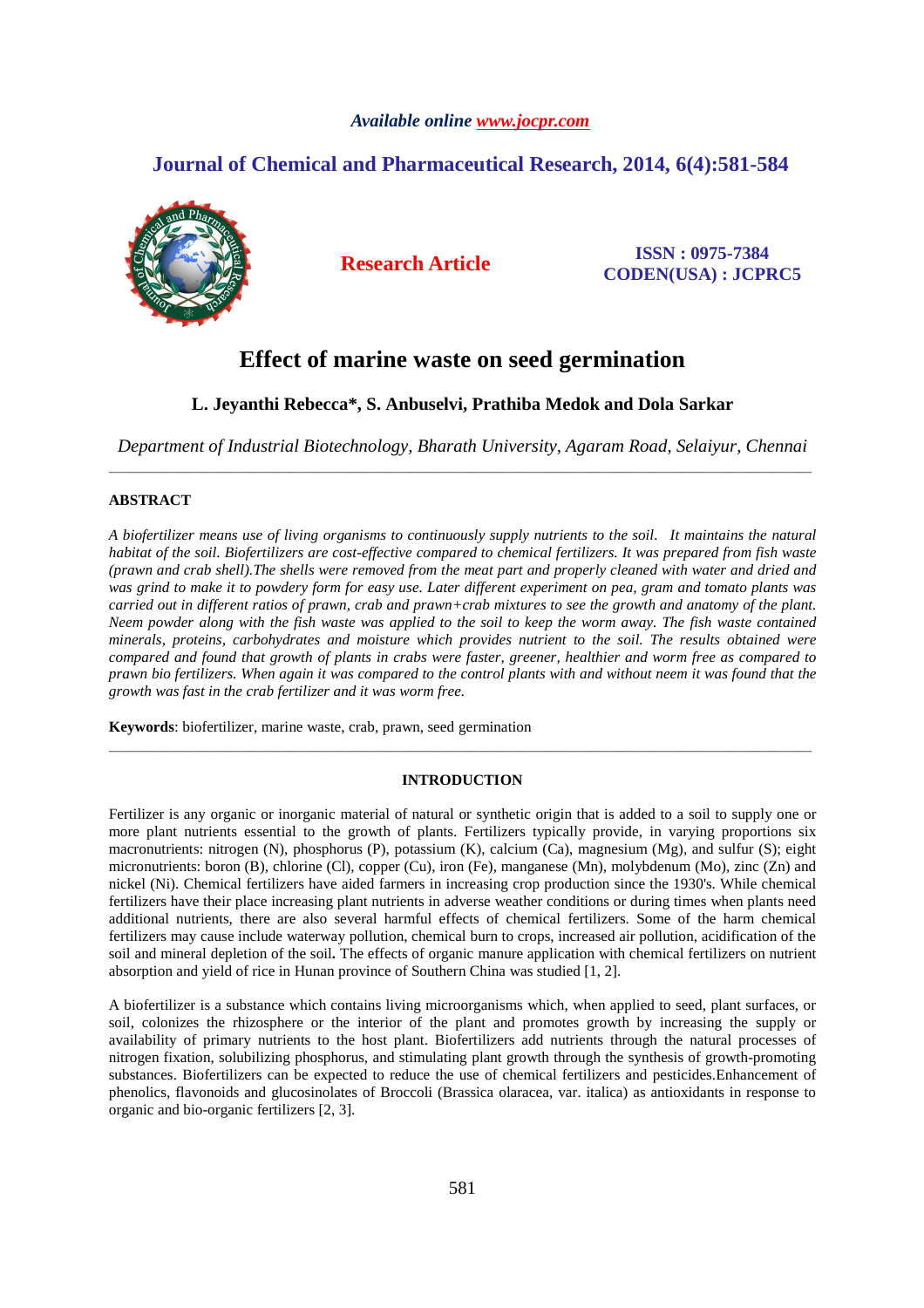Marine fish wastes are a rich source of nutrients. Disposing of this waste is a problem for anyone who cleans and processes fish, from big commercial food processors to small sport-fishing operations. A promising solution is composting, just like the process home gardeners use to make their own soil enhancer. Not much work has been done on composting fish waste and seaweed to produce a fertilizer for use in organic agriculture [3]. The present study was carried out to standardize the use of marine waste as biofertilizer and to study the effect on seed germination.

*\_\_\_\_\_\_\_\_\_\_\_\_\_\_\_\_\_\_\_\_\_\_\_\_\_\_\_\_\_\_\_\_\_\_\_\_\_\_\_\_\_\_\_\_\_\_\_\_\_\_\_\_\_\_\_\_\_\_\_\_\_\_\_\_\_\_\_\_\_\_\_\_\_\_\_\_\_\_*

Due to tropical monsoon climates and problems in soil management with total rainfall in Bangladesh, the organic matter contents in soil are very less. So to return the life of the soil Z.H.Bhuiya (2009), used some chemical fertilizers such as urea, triple superphosphate and muriate of potash and biofertilizers such as farm manure, vermicompost, nitrogenous organic materials-crushed bones, fish wastes, mustard, sesame, castor cakes etc [4]. They utilized wastes being generated from virgin coconut, i.e., coconut pulp and wasewater containing coconut creme along with other wastes such as Fish and Pineapple peel waste for bioextract production. The chemical, physiochemical, biological changes including phytotoxicity of the fermented mixture was analyzed and it was found that fermentation of bioextract obtained from fish wastes completed within one month while for pineapple it complete after eight months [6]. It was observed that the total bacteria and lactic acid bacteria present in pineapple bioextract were higher than those of the fish bioextract.

Chitinous materials are rich in carbon sources, so it has various potential applications in the field of food, agriculture and pharmaceuticals industries. The preparation of chitin involves demineralization and deproteinization of shellfish waste with the use of strong acids and base. Research has been done to investigate the bioconversion of shellfish chitin wastes such as from shrimps and crab shell and squid pen for the production of enzymes and bioactive material [6, 7] For a better human health food produced from organic production system is healthier than food produced from inorganic system. Nutrients deficiencies are a major factor for sustainable yields under organic cropping systems, because synthetic fertilizers/chemicals are not permitted. So to return the nutrients lacked by the soil they [8] practiced applications of compost/manure, thin silage, distiller grain and fish food additives which can provide Nitrogen, Phosphorus and other important nutrients and minerals.

Cyanobacteria are gram negative oxygenic photosynthetic prokaryotes they have applications especially in agriculture as nutrients supplements in agriculture and industry. They are known to produce wide array of bioactive compounds with diverse biological activities-including antiviral, antibacterial, antifungal, antimalarial and anti-inflammatory properties having therapeutic, industrial and agricultural significance. [6].

## **EXPERIMENTAL SECTION**

In the present study an attempt was made to prepare a marine waste based biofertilizer and to study its efficiency with respect to seed germination.

#### *Collection of samples*

The fish waste (prawns and crab shell) was collected from the fish market in Tambaram, Chennai, India. The shells were separated from the meat, washed properly, dried under sunlight for few days and was made into a complete powder and was stored.

#### *Neem leaves*

Neem leaves were collected from our college campus. It was dried under sunlight for a day and was then made into powder and stored. This was used to prevent the growth of harmful microbes and insects.

### *Soil sample*

The soil sample was collected from a nursery. It contained river soil, peat and compost.

### *Seeds*

Three varieties of seeds i.e., tomato, pea and gram was taken to carry out the experiments.

### *Procedure*

About 75 gms of soil was taken in each plastic cups. Holes were made in the plastic cups to prevent from water clogging. First control plant with neem and without neem was prepared. About1gm neem was added to each 75 gm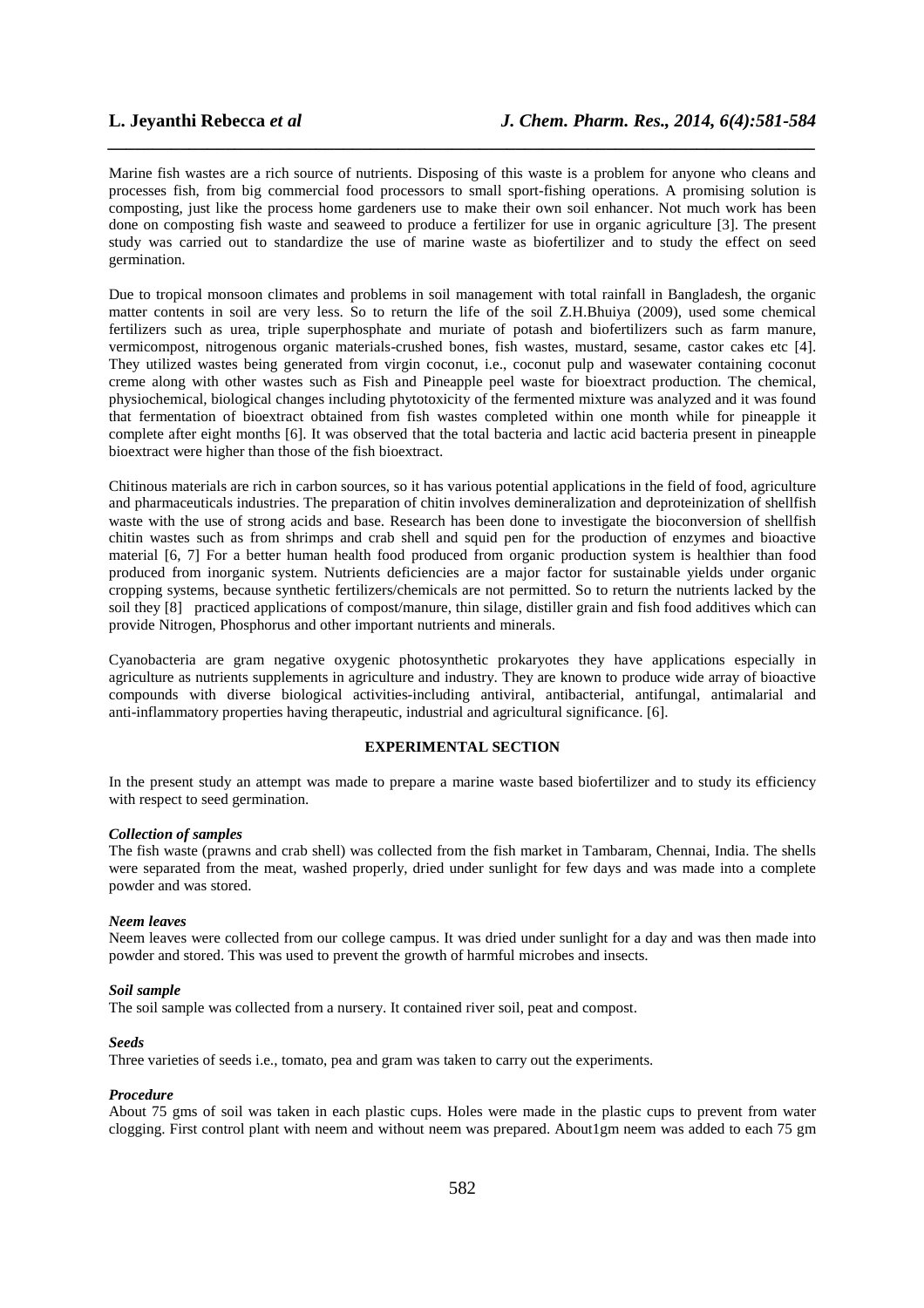soil. Then 1gm of prawn and 1.5 gm neem was mixed and added to the soil then seeds were sown about a cm deep. This was done for pea, gram and tomato. The same procedure was then continued with 1gm crab and 1.5 gm neem, 3 gm prawn and 3.5 gm neem, 3 gm crab and 3.5 gm neem, 5gm prawn and 5.5gm neem, 5 gm crab and 5.5 gm neem, 1 gm prawn and crab together and 1.5 gm neem, 3 gm prawn and crab and 3.5 gm neem and finally 5 gm prawn and crab and 5.5 gm neem.

*\_\_\_\_\_\_\_\_\_\_\_\_\_\_\_\_\_\_\_\_\_\_\_\_\_\_\_\_\_\_\_\_\_\_\_\_\_\_\_\_\_\_\_\_\_\_\_\_\_\_\_\_\_\_\_\_\_\_\_\_\_\_\_\_\_\_\_\_\_\_\_\_\_\_\_\_\_\_*

#### **RESULTS AND DISCUSSION**

The results of germination in the presence of the crab and prawn waste biofertilizer are tabulated in Tables 1-5.

**Table 1: Days of germination of control plant with neem and without neem** 

| S.No | Plants     | Control without neem | Control with neem |
|------|------------|----------------------|-------------------|
|      | Pea        |                      |                   |
|      | Green gram |                      |                   |
|      | Tomato     |                      |                   |

**Table 2: Effect of prawn and crab (1 g) on seed germination** 

| S.No | Plants     | Prawn (1 g), Neem (1.5 g)   Crab (1 g), Neem (1.5 g) |  |
|------|------------|------------------------------------------------------|--|
|      | Pea        |                                                      |  |
|      | Green gram |                                                      |  |
|      | Tomato     |                                                      |  |

**Table 3: Effect of prawn and crab (3 g) on seed germination** 

| S.No | Plants     | Prawn (3 g), Neem (3.5 g) $\vert$ Crab (3 g), Neem (3.5 g) |  |
|------|------------|------------------------------------------------------------|--|
|      | Pea        |                                                            |  |
|      | Green gram |                                                            |  |
|      | Tomato     |                                                            |  |

**Table 4: Effect of prawn and crab (5 g) on seed germination** 

| S.No | Plants     | Prawn (5 g), Neem (5.5 g)   Crab (5 g), Neem (5.5 g) |  |
|------|------------|------------------------------------------------------|--|
|      | Pea        |                                                      |  |
|      | Green gram |                                                      |  |
|      | Tomato     |                                                      |  |

**Table 5: Effect of prawn and crab mixture (1, 3, 5 g) on seed germination** 

| S.No | Plants     | Prawn +crab $(1g)$ +neem $(1.5)$ | Prawn +crab $(3g)$ +neem $(3.5)$ Prawn +crab $(5g)$ +neem $(5.5)$ |  |
|------|------------|----------------------------------|-------------------------------------------------------------------|--|
|      | Pea        |                                  |                                                                   |  |
|      | Green gram |                                  |                                                                   |  |
|      | Tomato     |                                  |                                                                   |  |

The germination of control plants were compared with and without neem and it was found that the plants without neem germinated before the plants with neem (Table 1) which shows that neem may have some factors to delay the seed germination. The plants with prawns and crab were then compared in different ratio of 1g, 3g, and 5g listed in Table 2, 3, 4. It was seen that the plants provided with crab grew faster than that with prawns and it was worm free. But tomato plants germinated very slowly in all the treatments. The same experiment was again carried out in mixtures of prawn and crab in different ratios of 1g, 3g, 5g listed in Table 5. Due to the presence of marine waste there was a problem of infestation by ants and maggots so an attempt was made to incorporate the media with neem at different concentration. It was observed that all plants grew except tomato which grew in 1g (prawn+crab) mixtures and all plants are worms free.

## **CONCLUSION**

Comparing all the results it was concluded that plants provided with crab and crab+ prawn mixtures germinated faster and were much healthier and greener and had no signs of worms compared to the plants which was supplied with only prawn waste which had worms. It was assumed that the presence of worms was due to presence of some proteins and collagen present in the prawn shell which provided suitable conditions for their growth. We have planned to standardize the use of marine waste as a rich source of nutrients to plants.